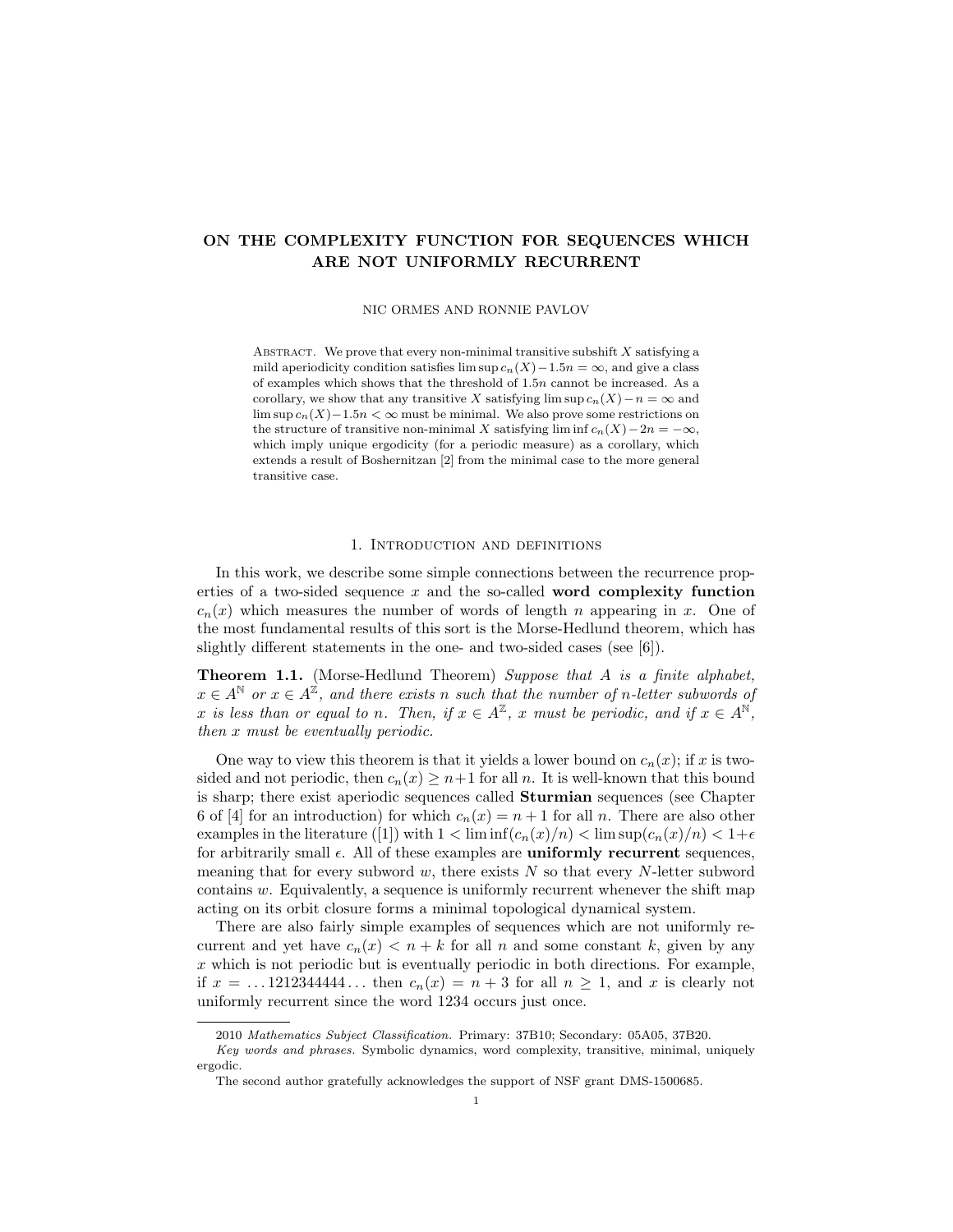This leads to a natural question: must a sequence with complexity function "close to n" be either uniformly recurrent or eventually periodic in both directions? Our main result shows that this is indeed the case.

**Theorem 1.2.** If x is not uniformly recurrent and it is not true that x is eventually periodic in both directions, then  $\limsup(c_n(x) - 1.5n) = \infty$ .

This gives a large gap in the complexity functions achievable by sequences which are not uniformly recurrent; any such complexity is either below  $n+k$  for all n and some constant k, or has a subsequence along which  $c_n(x)-1.5n$  approaches infinity. In particular, this means that some interesting examples from the literature ([1], [5]) with  $1 < \limsup(c_n(x)/n) < 1.5$  can only be achieved by uniformly recurrent sequences. We also show that Theorem 1.2 is tight in the sense that the threshold of 1.5n cannot be meaningfully increased.

**Theorem 1.3.** For any nondecreasing  $g : \mathbb{N} \to \mathbb{R}$  with  $\lim g(n) = \infty$ , there exists an x which is not uniformly recurrent where  $c_n(x) < 1.5n + g(n)$  for sufficiently large n.

Our proof is an analysis by cases, and in most of the cases, the much stronger bound  $\liminf(c_n(x)-2n) > -\infty$  holds. We can then prove a fairly strong structure on those x for which it does not.

**Theorem 1.4.** If x is not uniformly recurrent, it is not true that x is eventually periodic in both directions, and  $\liminf(c_n(x)-2n) = -\infty$ , then there exist a constant k and periodic orbit M with the following property: for every N, there exists  $m > N$ so that every  $(3m + k)$ -letter subword of x contains an m-letter subword of a point in M.

Informally, the conclusion of Theorem 1.4 says that  $x$  can be partitioned, at arbitrarily large "scales," into long (possibly infinite on one side) pieces of the periodic orbit  $M$  and pieces not in  $M$  which are not much longer. Unsurprisingly, this structure is quite similar to the structure of the examples proving Theorem 1.3, as we will see in Section 3.

Theorem 1.4 implies a useful corollary which extends a result of Boshernitzan. He proved in [2] that if X is minimal and  $\liminf(c_n(X) - 2n) = -\infty$ , then X is uniquely ergodic, i.e. there is only one shift-invariant Borel probability measure on X. The following result uses the same complexity hypothesis, but applies to non-minimal transitive systems.

**Theorem 1.5.** If  $X = \overline{\mathcal{O}(x)}$ , x is not uniformly recurrent, it is not true that x is eventually periodic in both directions, and  $\liminf(c_n(X) - 2n) = -\infty$ , then X is uniquely ergodic, with unique shift-invariant measure supported on a periodic orbit.

(We would like to note that the proof in [2] could theoretically be applied to transitive systems with very few changes, and so the main new content in our result is the triviality of the measure in the non-minimal case.)

Cyr and Kra ([3]) recently generalized a different result of Boshernitzan's, proving that under no assumption on X whatsoever, for any  $k \in \mathbb{N}$ ,  $\liminf(c_n(X)/n)$ k implies that X has fewer than k nonatomic shift-invariant measures which have so-called generic points. Theorem 1.5 applies only to the case  $k = 2$  and assumes transitivity of  $X$  and some aperiodicity of  $x$ , but uses a weaker complexity hypothesis and implies that X cannot have multiple shift-invariant measures at all, rather than only forbidding multiple nonatomic shift-invariant measures.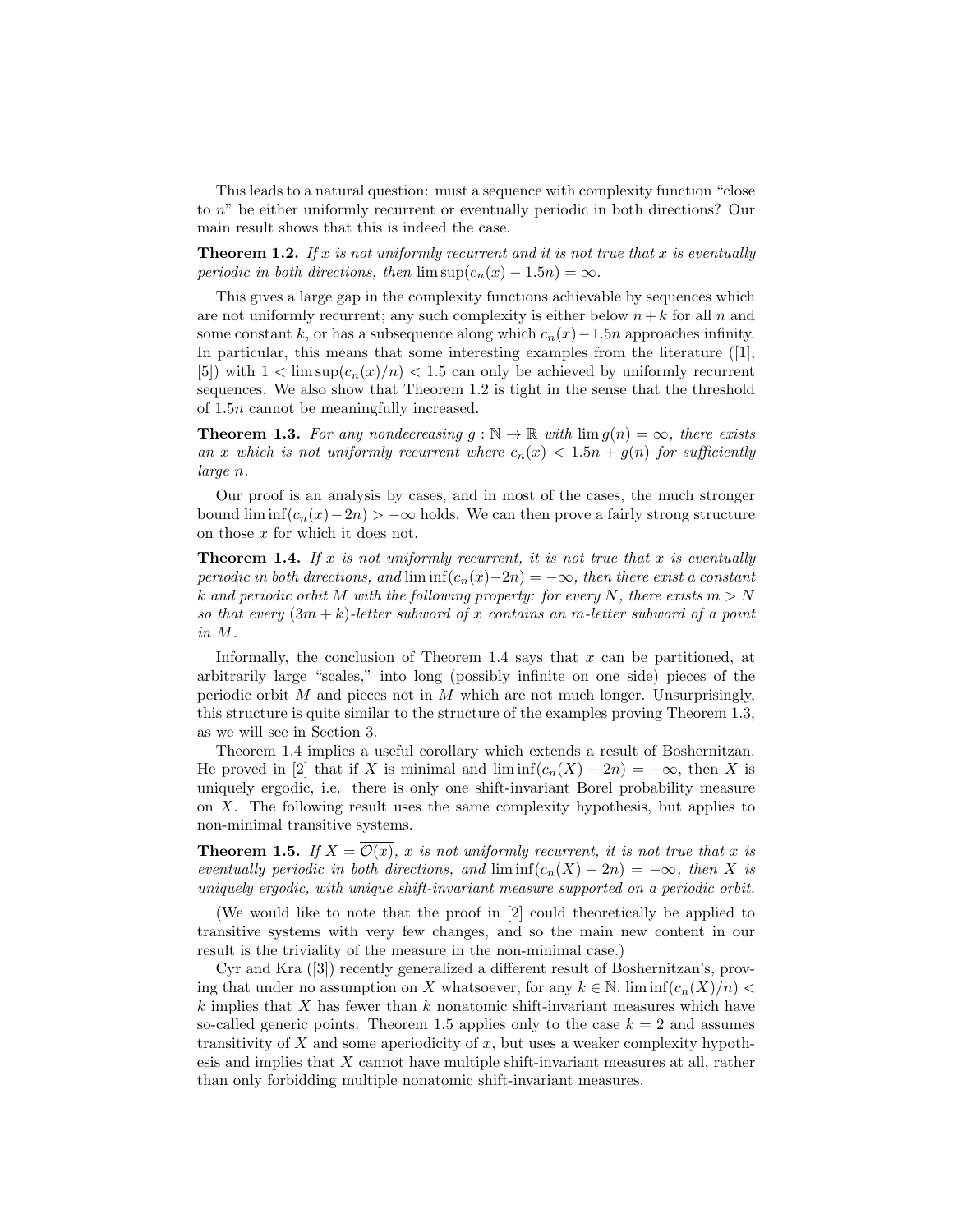### 2. DEFINITIONS

Let A denote a finite set, which we will refer to as our alphabet.

**Definition 2.1.** A bi-infinite sequence  $x \in A^{\mathbb{Z}}$  is **periodic** if there exists  $n \neq 0$  so that  $x(k) = x(k+n)$  for all  $k \in \mathbb{Z}$ . A one-sided sequence  $x \in A^{\mathbb{N}}$  is **eventually periodic** if there exist  $n, N \in \mathbb{N}$  so that  $x(k) = x(k+n)$  for all  $k > N$ ; the definition is analogous for  $x \in A^{-\mathbb{N}}$ . A bi-infinite sequence x is eventually periodic in both directions if  $x(0)x(1)x(2)...$  and  $...x(-2)x(-1)$  are each eventually periodic.

**Definition 2.2.** A subshift X on an alphabet A is any subset of  $A^{\mathbb{Z}}$  which is invariant under the left shift map  $\sigma$  and closed in the product topology.

**Definition 2.3.** A subshift X is **transitive** if it can be written as  $\overline{\mathcal{O}(x)}$  for some  $x \in A^{\mathbb{Z}}$ , where  $\mathcal{O}(x) := \{ \sigma^n x : n \in \mathbb{Z} \}.$ 

**Definition 2.4.** A subshift  $X$  is **minimal** if it contains no proper nonempty subshift; equivalently, if  $X = \overline{\mathcal{O}(x)}$  for all  $x \in X$ .

A routine application of Zorn's Lemma shows that every nonempty subshift contains a nonempty minimal subshift.

**Definition 2.5.** A word over A is a member of  $A^n$  for some  $n \in \mathbb{N}$ , which we call the **length** of w and denote by  $|w|$ . A word w is called a **subword** of a longer word or infinite or bi-infinite sequence u if there exists i so that  $u(i + j) = w(j)$  for all  $1 \leq j \leq |w|$ .

**Definition 2.6.** A sequence  $x \in A^{\mathbb{Z}}$  is **recurrent** if every subword of x appears infinitely many times within x, and **uniformly recurrent** if, for every  $w \in W(x)$ , there exists  $N$  so that every  $N$ -letter subword of  $x$  contains  $w$  as a subword.

**Definition 2.7.** For any words  $v \in A^n$  and  $w \in A^m$ , we define the **concatenation** vw to be the word in  $A^{n+m}$  whose first n letters are the letters forming v and whose next m letters are the letters forming w.

**Definition 2.8.** For a word  $u \in A^n$ , if u can be written as the concatenation of two words  $u = vw$  then we say that v is a **prefix** of u and that w is a **suffix** of u.

**Definition 2.9.** For any infinite or bi-infinite sequence x, we denote by  $W(x)$  the set of all subwords of x and, for any  $n \in \mathbb{N}$ , define  $W_n(x) = W(x) \cap A^n$ , the set of subwords of x with length n. For a subshift X, we define  $W(X) = \bigcup_{x \in X} W(x)$  and  $W_n(X) = \bigcup_{x \in X} W_n(x).$ 

**Definition 2.10.** For any infinite or bi-infinite sequence x,  $c_n(x) := |W_n(x)|$  is the word complexity function of x; for a subshift X,  $c_n(X)$  is similarly defined.

**Definition 2.11.** A word w is **right-special** within a subshift  $X$  if there exist  $a \neq b \in A$  so that wa, w $b \in W(X)$ .

We note that for every subshift X and  $w \in W(X)$ , there exists at least one letter a so that  $wa \in W(X)$ . Therefore, for any n,  $c_{n+1}(X) - c_n(X)$  is greater than or equal to the number of right-special words in  $W_n(X)$ .

Definition 2.12. A sliding block code with window size k is a function  $\phi$ defined on a subshift X where  $\phi(X)$  is a subshift and  $(\phi(x))(i)$  depends only on  $x(i)x(i+1)...x(i+k-1)$  for all  $x \in X$  and  $i \in \mathbb{Z}$ .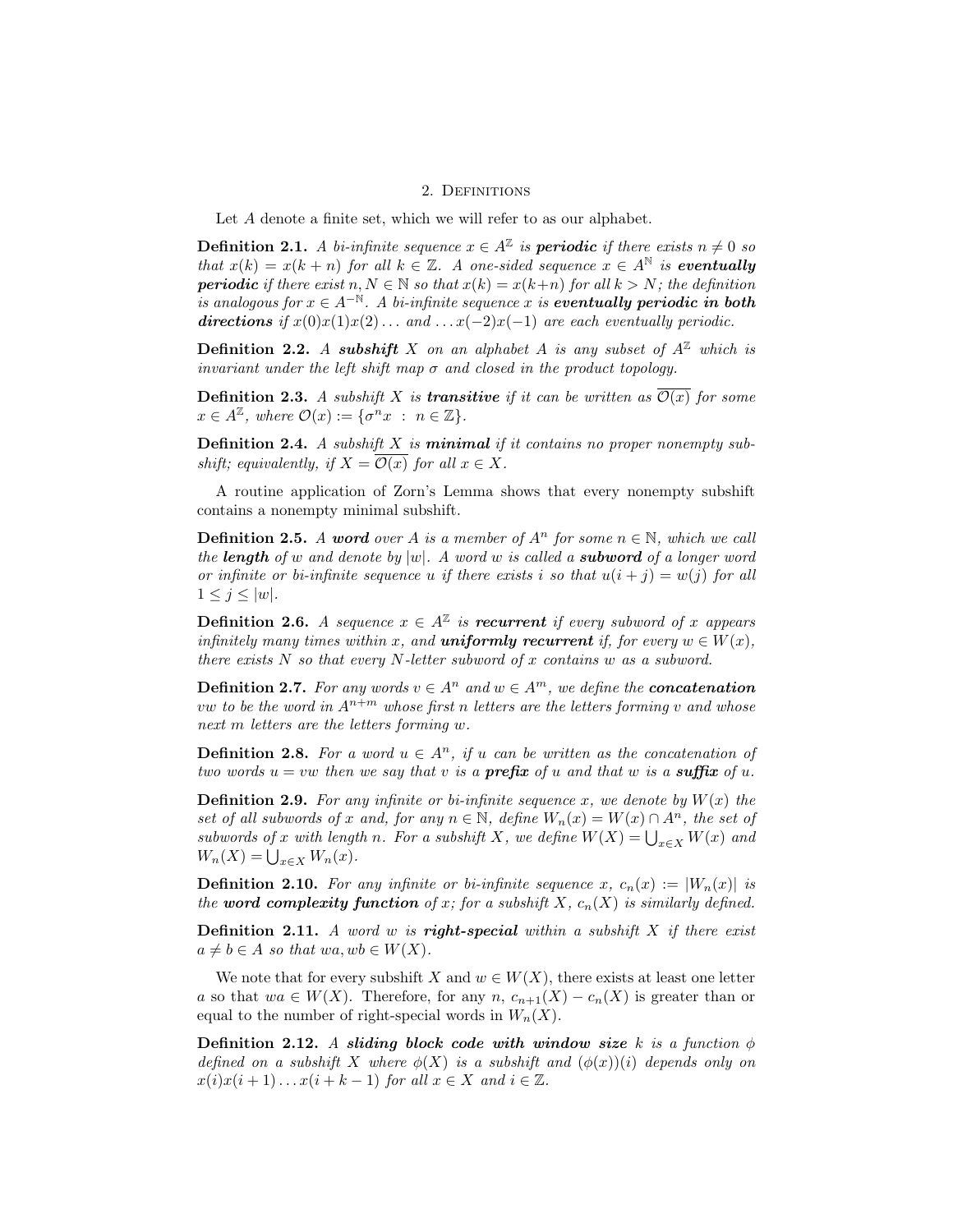For a sliding block code  $\phi$  with window size k, even though  $\phi$  technically is defined on X, it induces an obvious action on words in  $W_n(X)$  for  $n \geq k$ ; for any such w, one can define  $\phi(w) \in W_{n-k+1}(\phi(X))$  to be  $(\phi(x))(0) \dots (\phi(x))(n-k+1)$  for any x with  $x(0)...x(n-1) = w$ . (This is independent of choice of x by the definition of sliding block code.) This induces a surjection from  $W_n(X)$  to  $W_{n-k+1}(\phi(X)),$ and so for any such  $\phi$  and  $n \geq k$ ,  $c_n(X) \geq c_{n-k+1}(\phi(X))$ .

### 3. Proofs

3.1. **Proof of Theorem 1.2.** Throughout,  $x$  will represent a bi-infinite sequence and X will represent its orbit closure,  $X = \mathcal{O}(x)$ . Note that then  $W_n(X)$  is just the set of words of length n appearing as subwords of x, and  $c_n(X)$  is the number of such words, i.e.,  $W_n(X) = W_n(x)$  and  $c_n(X) = c_n(x)$ . We assume throughout that x is not uniformly recurrent and that it is not true that  $x$  is eventually periodic in both directions, and will now break into various cases and give lower bounds on  $c_n(x)$  in each.

#### 3.1.1. x is non-recurrent.

**Lemma 3.1.** If x is non-recurrent and it is not true that x is eventually periodic in both directions, then there exists a constant k so that  $c_n(X) > 2n - k$  for all n.

*Proof.* Since x is not recurrent, there exists a word v which appears in x only finitely many times. We can then write  $x = \ell wr$  where w contains all occurrences of v in x; then w occurs only once in x. Then  $\ell$  and r do not contain w, and one of  $\ell$  or r is not eventually periodic. We treat only the r case here, as the  $\ell$  case is similar. Since r is not eventually periodic, by Theorem 1.1, it contains at least  $n+1$ distinct *n*-letter subwords for every  $n$ , and none of these contain  $w$  as a subword. In addition,  $x = \ell w r$  contains  $n-|w|+1$  subwords of length n which contain w, which are all distinct since they contain  $w$  exactly once at different locations. Therefore,  $c_n(X) \ge (n+1) + (n - |w| + 1) = 2n - |w| + 2$  for all n, completing the proof.  $\square$ 

3.1.2. x is recurrent and not uniformly recurrent.

In this case, since x is not uniformly recurrent, X is not minimal. Then X must properly contain some minimal subshift.

**Lemma 3.2.** If X properly contains an infinite minimal subshift  $M$ , then there exists a constant k so that  $c_n(X) > 2n - k$  for all n.

*Proof.* Suppose that X, M are as in the theorem. Since  $\overline{\mathcal{O}(x)} = X \neq M$ , x contains a subword not in  $W(M)$ , let's call it w. By shifting x if necessary, we may assume that  $w = x(0) \dots x(|w| - 1)$ . By recurrence, x contains infinitely many occurrences of w. However, since  $\overline{\mathcal{O}(x)} = X \supset M$ , x contains arbitrarily long subwords in  $W(M)$ , none of which may contain w. Choose any  $n \geq |w|$ , and consider a subword of x of length n which does not contain w; take it to be  $x(k) \dots x(k+n-1)$ , and for now assume that  $k > 0$ . Now, the word  $x(0) \dots x(k+n-1)$  contains w at least once (as a prefix), so we may define the rightmost occurrence of  $w$  within it; say this happens at  $x(j) \ldots x(j + |w| - 1)$ . Note that since  $x(k) \ldots x(k + n - 1)$  contains no occurrences of w, we know that  $j < k$ .

Finally, consider the *n*-letter subwords of x defined by  $u_i = x(i) \dots x(i+n-1)$ , where  $j-n+|w| \leq i \leq j$ . Each contains the occurrence of w at  $x(j) \dots x(j+|w|-1)$ ,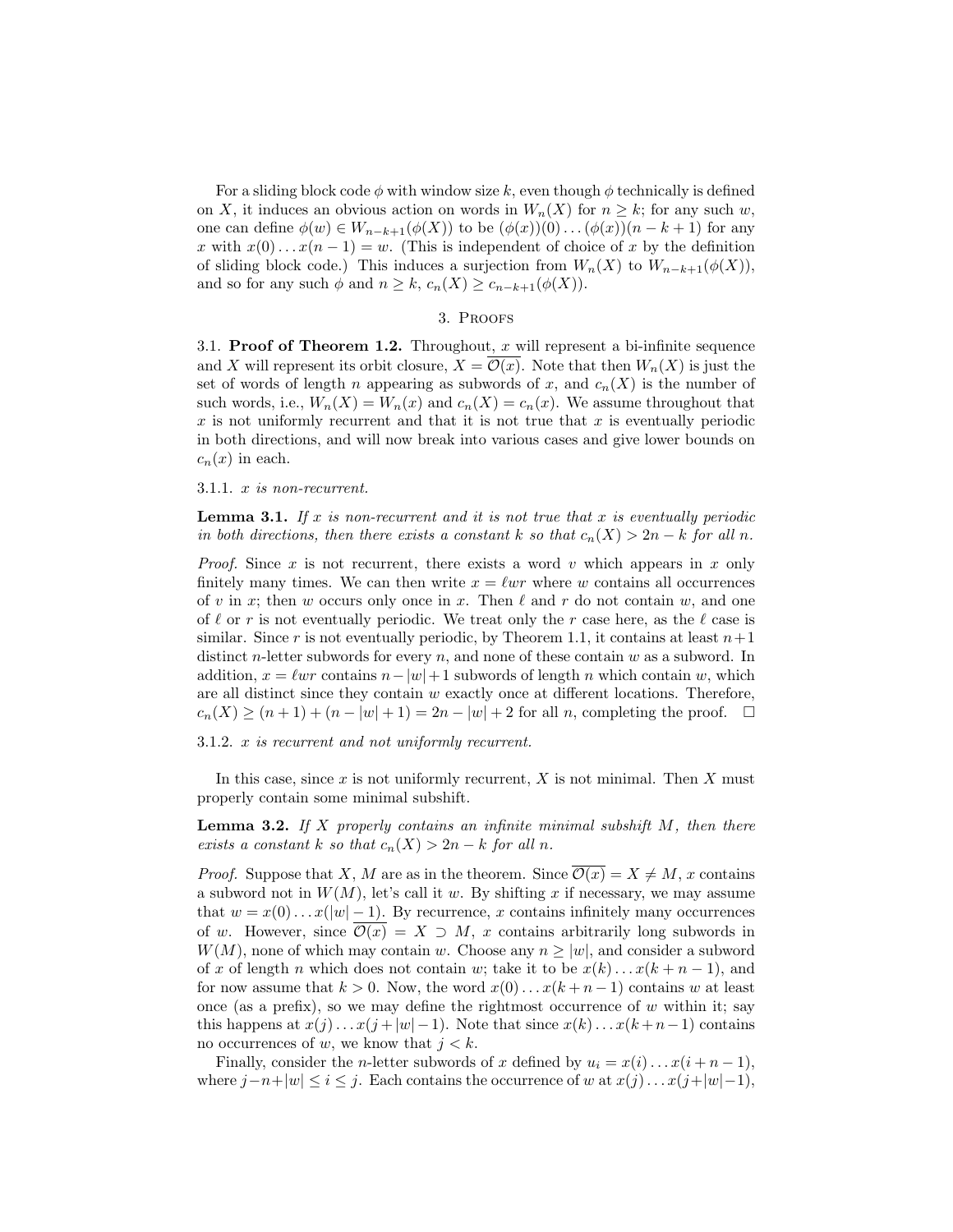and no occurrence of  $w$  to the right, by definition of  $j$ . Therefore, all are distinct, and so x contains  $n - |w| + 1$  subwords of length n, which each contain w.

On the other hand, since  $M$  is an infinite minimal subshift, it is aperiodic, and so by Theorem 1.1,  $W_n(M)$  contains at least  $n + 1$  subwords of length n, none of which contain w since  $w \notin W(M)$ . Since  $M \subset X$ ,  $W_n(M) \subset W_n(X)$ , and so  $c_n(X) > (n+1) + (n - |w| + 1) = 2n - |w| + 2$  for all  $n \ge |w|$ , completing the proof when  $k > 0$ . Since the complexity function is unaffected by reflecting x (and w) about the origin, the same holds when  $k < 0$ , completing the proof.

 $\Box$ 

We now only need treat the case where  $X$  contains only finite minimal subshifts (i.e. periodic orbits), and will first deal with the case where it contains more than one.

**Lemma 3.3.** If X contains two minimal subshifts and it is not true that x is eventually periodic in both directions, then there exists a constant k so that  $c_n(X)$  $2n - k$  for all n.

*Proof.* Denote by M and M' minimal subshifts of X; by definition of minimality, M and  $M'$  are disjoint. If either is infinite, then we are done by Lemma 3.2. So, assume that both are finite, and therefore periodic orbits. Choose k so that  $W_k(M)$  and  $W_k(M')$  are disjoint, and their union is strictly contained in  $W_k(X)$ . Since  $X = \overline{\mathcal{O}(x)}$ , x contains arbitrarily long words in  $W(M)$  and  $W(M')$ . As above, we may assume without loss of generality that  $x$  is not eventually periodic to the right. Then, for all  $n \geq k$ , there exists  $\ell$  so that  $x(\ell) \dots x(\ell + n - 1) \in W(M)$ and  $x(\ell + n - k + 1)... x(\ell + n) \notin W_k(M)$ . Similarly, there exists m so that  $x(m) \dots x(m+n-1) \in W(M')$  and  $x(m+n-k+1) \dots x(m+n) \notin W_k(M')$ .

Define the *n*-letter words  $u_i = x(\ell + i) \dots x(\ell + i + n - 1)$  and  $v_j = x(m + i)$  $j) \dots x(m+j+n-1)$  for  $0 < i, j \le n-k$ ; clearly all are in  $W_n(X)$ . In each  $u_i$ , the leftmost k-letter word not in  $W_k(M)$  is  $u_i(n - k - i + 2) \dots u_i(n - i + 1) =$  $x(m+n-k+1)...x(m+n)$ , and so all  $u_i$  are distinct. The same argument (using  $W_k(M')$  shows that all  $v_j$  are distinct. Finally, all  $u_i$  begin with a word in  $W_k(M)$ and all  $v_j$  begin with a word in  $W_k(M')$ , and so the sets  $\{u_i\}$  and  $\{v_j\}$  are also disjoint. Therefore,  $c_n(X) \geq 2n - 2k$  for  $n > k$ , completing the proof.

 $\Box$ 

The remaining case is that  $x$  is recurrent and that  $X$  properly contains a periodic orbit  $M$ , which is the only minimal subshift contained in  $X$ . For simplicity, we assume that  $M$  is a single fixed point, which we may do via the following lemma.

**Lemma 3.4.** Suppose that x is recurrent and  $X = \overline{\mathcal{O}(x)}$  strictly contains a periodic orbit  $M$  which is the only minimal subshift contained in  $X$ . Then there is a sliding block code  $\phi$  with the following properties:  $\phi(X)$  has alphabet  $\{0,1\}$ ,  $\phi(X)$  strictly contains the unique minimal subshift  $\{0^{\infty}\}\$ , and  $\phi(w) = 0^i$  implies that  $w \in W(M)$ .

*Proof.* Choose such X and M, and choose any k greater than the period p of M. Define  $\phi$  as follows: for every i,  $(\phi(x))(i) = 0$  if  $x(i) \dots x(i + k - 1) \in W_k(M)$ , and 1 otherwise. Trivially  $\phi(X)$  has alphabet  $\{0,1\}$ . If  $\phi(w) = 0^i$ , then w has period p (since all words in  $W_k(M)$  have period p) and begins with a k-letter word in  $W(M)$ , and is therefore itself in  $W(M)$ . Since  $X \supseteq M$ ,  $\phi(X)$  contains points other than  $0^{\infty}$ . Finally, if  $\phi(X)$  contained a minimal subshift not equal to  $\{0^{\infty}\}\,$ , then it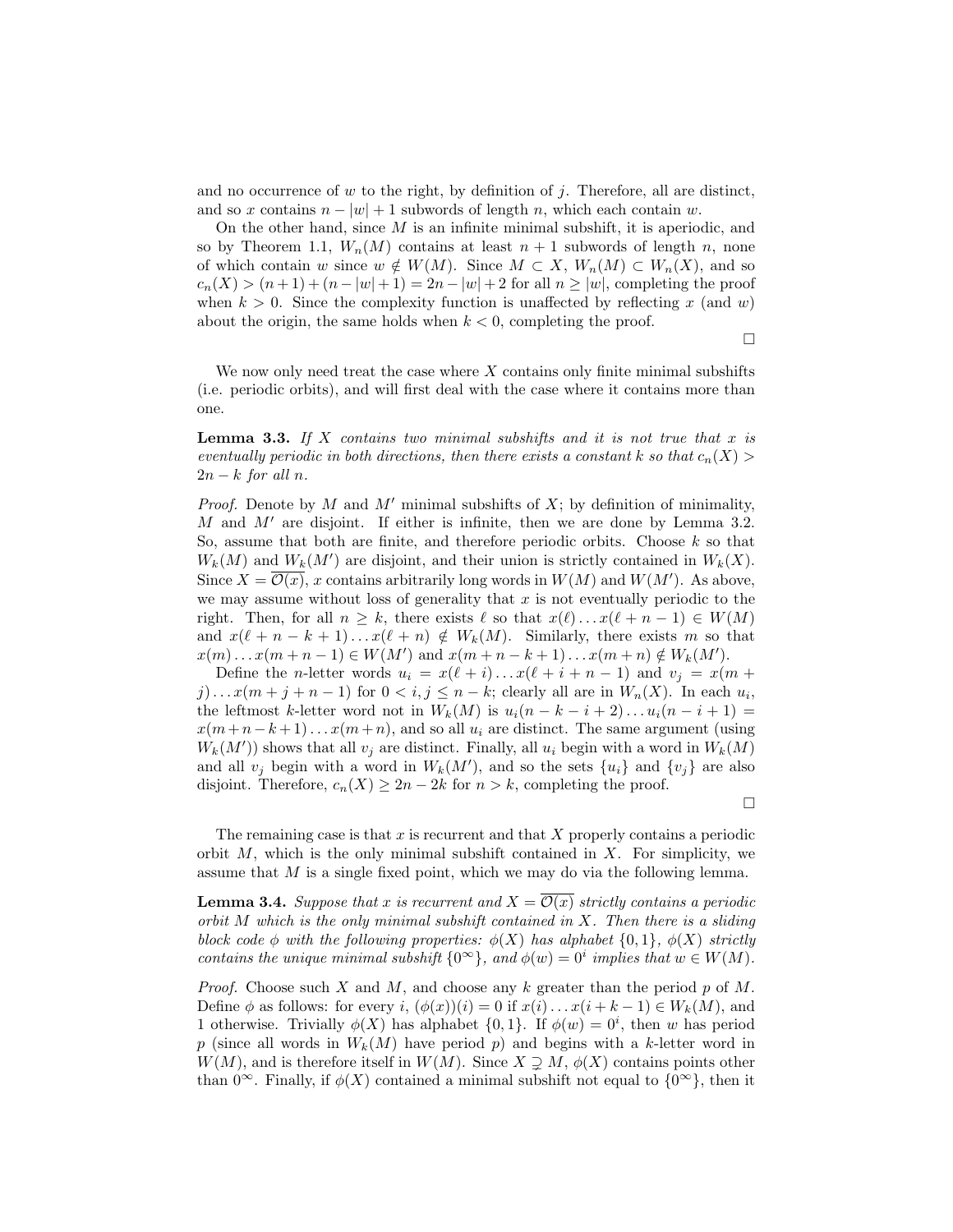would be disjoint from  $\{0^{\infty}\}\$ , and so its preimage would contain a minimal subshift of  $X$  other than  $M$ , a contradiction.

3.1.3. x is recurrent,  $x \in \{0,1\}^{\mathbb{Z}}$ ,  $M = \{0^{\infty}\}\$ is the only minimal subsystem of X.

In this case,  $x$  must contain infinitely many 1s (by recurrence) and must contain  $0^n$  as a subword for every n (since  $0^{\infty} \in \overline{\mathcal{O}(x)} = X$ ). We will need the following slightly stronger fact.

**Lemma 3.5.** For x satisfying the conditions of this section, and for all  $n, 0<sup>n</sup>1$  and  $10^n$  are subwords of x.

*Proof.* Choose any n. We know already that  $0^n$  is a subword of x. If neither  $0^n1$ nor  $10^n$  were subwords of x, then every occurrence of  $0^n$  in x would force 0s on both sides, implying  $x = 0^{\infty}$ , a contradiction. Therefore, either  $0^{n}1$  or  $10^{n}$  is a subword of  $x$ ; assume without loss of generality that it is the former. Then by recurrence,  $0<sup>n</sup>1$  appears twice as a subword of x, implying that x contains a subword of the form  $0<sup>n</sup>1w0<sup>n</sup>1$ . Remove the terminal 1, and consider the rightmost 1 in the remaining word; it must be followed by  $0^n$ , and so x also (in addition to  $0^n$ 1) contains  $10^n$  as a subword. Since n was arbitrary, this completes the proof.

 $\Box$ 

By Lemma 3.5, for every n there exists a one-sided sequence  $y_n$  beginning with 1 so that  $0<sup>n</sup>y<sub>n</sub>$  appears in x. By compactness, there exists a limit point y of the  $y_n$  (which begins with 1), and then since X is closed,  $0^{\infty}y \in X$ . Similarly, there exists a one-sided sequence z ending with 1 so that  $z0^{\infty} \in X$ . We first treat the case whether either y or z is not unique.

**Theorem 3.6.** For x satisfying the conditions of this section, if there exist either  $y \neq y' \in \{0,1\}^{\mathbb{N}}$  beginning with 1 for which  $0^{\infty}y, 0^{\infty}y' \in X$  or  $z \neq z' \in \{0,1\}^{-\mathbb{N}}$ ending with 1 for which  $z0^{\infty}$ ,  $z'0^{\infty} \in X$ , then there exists k so that  $c_n(X) > 2n - k$ for all n.

*Proof.* We prove only the statement for  $y, y'$ , as the corresponding proof for  $z, z'$  is trivially similar. Assume that such  $y, y'$  exist. Since  $y \neq y'$ , there exists k so that  $y(k) \neq y'(k)$ .

For any  $n \geq k$ , define the *n*-letter words  $u_i = 0^i y(1) \dots y(n - i)$  and  $v_i =$  $0^i y'(1) \dots y'(n-i)$  for  $0 \le i \le n-k$ . First, note that  $u_i$  and  $v_i$  both begin with  $0<sup>i</sup>$  1 for every *i*, and since  $0<sup>i</sup>$  1 is never a prefix of  $0<sup>j</sup>$  1 for  $i \neq j$ , the sets  $\{u_i, v_i\}$  and  $\{u_j, v_j\}$  are disjoint whenever  $i \neq j$ . Finally, for every i,  $u_i(i+k) = y(k) \neq y'(k) =$  $v_i(i+k)$ , so  $u_i \neq v_i$ . This yields  $2n-2k+2$  words in  $W_n(X)$  for  $n \geq k$ , completing the proof.  $\Box$ 

We from now on assume that  $y$  and  $z$  are unique sequences beginning with 1 and ending with 1 respectively which satisfy  $0^{\infty}y, z0^{\infty} \in X$ .

**Theorem 3.7.** For x satisfying the conditions of the section, if either y or z contains only finitely many 1s, then there exists k so that  $c_n(X) > 2n - k$  for every  $\overline{n}$ .

*Proof.* We again treat only the y case, as the proof for the z case is similar. Suppose that y contains only finitely many 1s. Then, we can write  $y = w0^{\infty}$  for some w

 $\Box$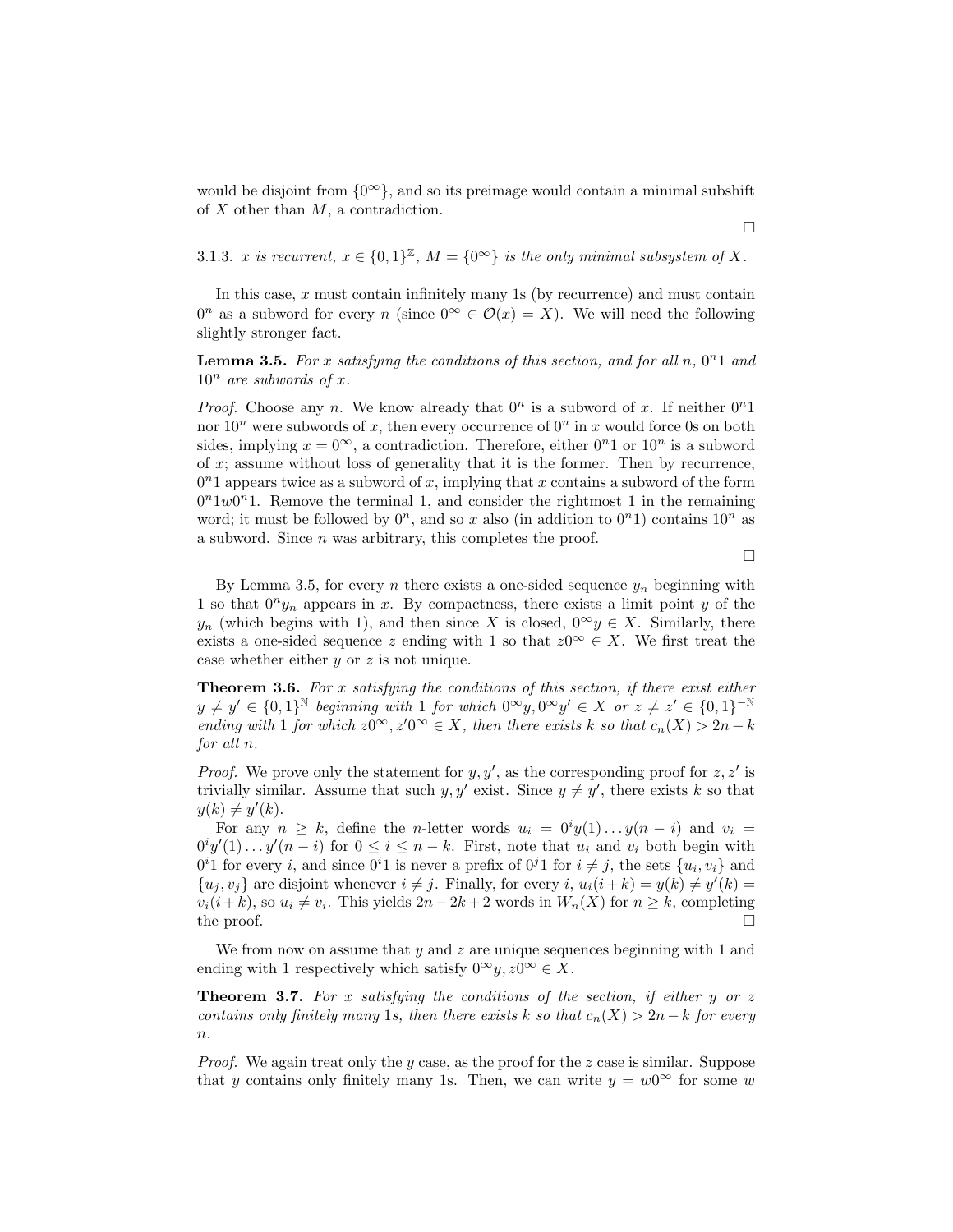beginning and ending with 1, and  $0^{\infty}y = 0^{\infty}w0^{\infty} \in X$ . By recurrence, x contains a subword v which contains more than  $|w|$  1s.

Again, by recurrence  $x$  contains  $v$  infinitely many times. Also,  $x$  contains the subword  $0<sup>n</sup>$  for all n, which never contains v. Therefore, for every n, there exists a word u of length n so that either vu or uv is a subword of x and contains v only once as a subword. We treat only the former case, as the latter is similar, and so suppose that  $x(k) \dots x(k+n+|v|-1) = vu$ .

For any  $n \geq \max(|v|, |w|)$ , consider the *n*-letter subwords of x given by  $t_i =$  $x(j) \dots x(j+n-1)$  for  $k-n+|v| \leq j \leq k$ . The rightmost occurrence of v within  $t_j$  begins at the  $(k - j + 1)$ th letter of  $t_j$ , and so all  $t_j$  are distinct. This yields  $n-|v|+1$  words in  $W_n(X)$  which each contain v. On the other hand, we can define  $u_i = 0^i w 0^{n-|w|-i}$  for  $0 \leq i \leq n-|w|$ , each of which is contained in  $0^{\infty} w 0^{\infty} \in X$ . Each  $u_i$  contains w exactly once, beginning at the  $(i + 1)$ th letter, and so all are distinct. In addition, each  $u_i$  contains at most |w| 1s, and so none contains v, meaning no  $t_j$  and  $u_i$  can be equal.

Therefore, for  $n \ge \max(|v|, |w|), c_n(X) \ge (n - |v| + 1) + (n - |w| + 1) = 2n - 1$  $|v| - |w| + 2$ , completing the proof.

$$
\Box
$$

**Theorem 3.8.** For x satisfying the conditions of the section, if the lengths of runs of 0s in y or z are bounded, then there exists k so that  $c_n(X) > 2n - k$  for all k.

*Proof.* As usual, we treat only the y case since the z case is similar. Suppose that there exists k so that  $0^k$  is not a subword of y. Then, for any  $n > k$ , consider the *n*-letter words  $u_i = 0^i y(1) \dots y(n - i)$ ,  $k \le i < n$ , and  $v_j = z(-j) \dots z(-1)0^{n - j}$ ,  $0 < j \leq n - k$ . Each  $u_i$  begins with  $0^i$ 1, and  $0^i$ 1 is never a prefix of  $0^{i'}$ 1 for  $i \neq i'$ , so all  $u_i$  are distinct; a similar argument shows that all  $v_i$  are distinct. In addition, all  $v_j$  end with  $0^k$ , and all  $u_i$  either have final k letters containing  $y(1) = 1$  or end with a k-letter subword of y, and in either case do not end with  $0<sup>k</sup>$ . Therefore, no  $u_i$  and  $v_i$  can be equal, and so  $c_n(X) \geq 2n - k$ , completing the proof.

We finally arrive at the only case in which lim inf( $c_n(x)-2n$ ) may be  $-\infty$ : y and z contain infinitely many 1s and arbitrarily long runs of 0s. In this case, we instead prove the weaker bound from the conclusion of Theorem 1.2, and interestingly only require the stated hypotheses on  $y$ .

**Theorem 3.9.** For x satisfying the conditions of the section, if y contains infinitely many 1s and contains  $0^n$  as a subword for all n, then  $\limsup(c_n(x) - 1.5n) = \infty$ .

*Proof.* For every k, choose  $m \geq 2k$  so that  $y(1) \dots y(m)$  ends with 1 and contains exactly 2k 1s; note that  $y(1) \ldots y(m)$  does not contain  $0^{m-2k+1}$  as a subword. Then, choose  $\ell$  so that  $y(1) \ldots y(\ell)0^{m-2k+1}$  is a prefix of y and contains  $0^{m-2k+1}$  only at the end, i.e.  $y(\ell + 1)... y(\ell + m - 2k + 1)$  is the first occurrence of  $0^{m-2k+1}$  in y. Clearly,  $\ell \geq m$  since  $y(1) \ldots y(m)$  ends with 1 and did not contain  $0^{m-2k+1}$ . Also, by definition of  $\ell$ ,  $y(1) \ldots y(\ell)0^{m-2k} = y(1) \ldots y(\ell+m-2k)$  does not contain  $0^{m-2k+1}$ .

Now, consider the  $(\ell + m - 2k)$ -letter words defined by  $u_i = 0^i y(1) \dots y(\ell + m - 1)$  $2k - i$ ,  $0 \le i < \ell + m - 2k$ , and  $v_j = z(-j) \dots z(-1)0^{\ell+m-2k-j}$ ,  $0 \le j < \ell$ . Again, since each  $u_i$  begins with  $0^i$ 1, all  $u_i$  are distinct; similarly, all  $v_j$  are distinct. In addition, all  $v_i$  end with  $0^{m-2k+1}$ , and all  $u_i$  either have final  $m-2k+1$  letters containing  $y(1) = 1$  or end with a subword of  $y(1) \dots y(\ell + m - 2k)$ , and in either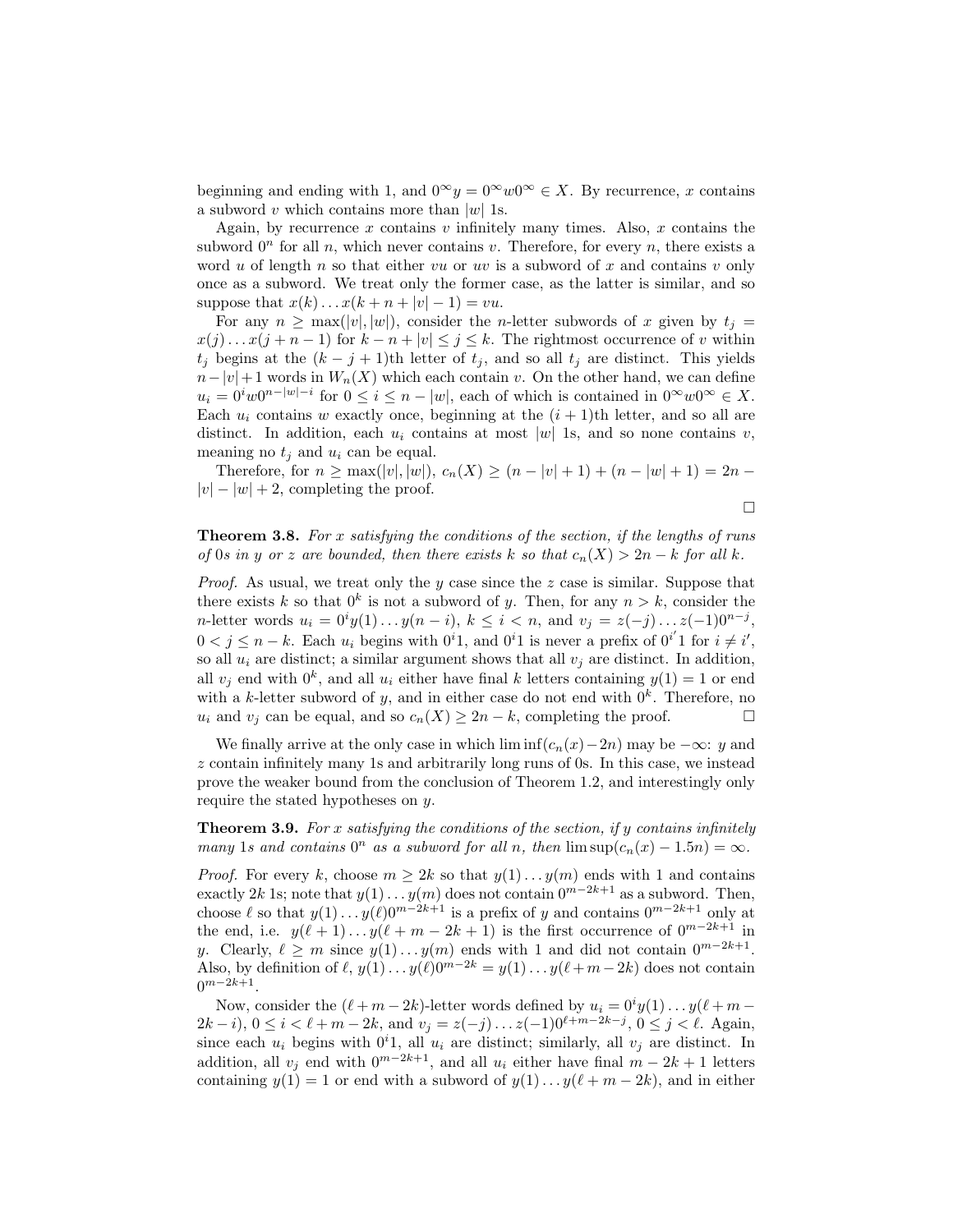case do not end with  $0^{m-2k+1}$ . Therefore, no  $u_i$  and  $v_j$  can be equal, and so  $c_{\ell+m-2k}(X) \ge (\ell + m - 2k) + \ell = 2\ell + m - 2k.$ 

Recall that  $\ell \ge m$ ; therefore,  $2\ell+m-2k \ge 1.5\ell+1.5m-2k = 1.5(\ell+m-2k)+k$ . In other words, for  $n = \ell + m - 2k$ ,  $c_n(X) \geq 1.5n + k$ . Since k was arbitrary,  $c_n(x) - 1.5n$  is unbounded from above, completing the proof.

 $\Box$ 

We are now prepared to combine the results from the previous subsections to prove Theorem 1.2.

*Proof of Theorem 1.2.* We assume that  $X$  is not minimal and that it is not the case that x is eventually periodic in both directions. By Lemma 3.1, if x is nonrecurrent, then  $\liminf(c_n(X) - 2n) > -\infty$ , implying that  $\limsup(c_n(X) - 1.5n) =$  $\infty$ . By Lemmas 3.2 and 3.3, if X contains either two minimal subsystems or an infinite minimal subsystem, then  $\liminf(c_n(X) - 2n) > -\infty$ , implying that  $\limsup(c_n(X) - 1.5n) = \infty$ .

So, we can assume that  $x$  is recurrent and that  $X$  properly contains a unique minimal subsystem, which is finite. Take the sliding block code  $\phi$  (with window size k) guaranteed by Lemma 3.4. If we define  $y = \phi(x)$  and  $Y = \phi(X)$ , then  $Y = \mathcal{O}(y)$ has alphabet  $\{0, 1\}$ , strictly contains the unique minimal subshift  $\{0^{\infty}\}$ , and (since  $\phi$  has window size k) satisfies  $c_n(X) \geq c_{n-k+1}(Y)$  for all n.

By Theorems 3.6, 3.7, 3.8, and 3.9,  $\limsup(c_n(Y)-1.5n) = \infty$ , and since  $c_n(X) \ge$  $c_{n-k+1}(Y)$  for all n, it must be the case that lim sup $(c_n(X)-1.5n) = \infty$ , completing the proof.

 $\Box$ 

3.2. **Proof of Theorem 1.3.** Fix any nondecreasing unbounded  $g : \mathbb{N} \to \mathbb{R}$ . Clearly there exist N and a nondecreasing unbounded  $f : \mathbb{N} \to \mathbb{N}$  so that  $f(n)+1 \leq$  $g(n)$  for all  $n > N$ .

We will construct a point  $x \in \{0,1\}^{\mathbb{Z}}$  of the following form

 $x = 0^{\infty}$ . 1  $0^{g_1}$  1  $0^{g_2}$  1  $0^{g_3}$  1  $0^{g_4}$  1...

where all  $g_i \geq 1$ . We will refer to these numbers  $\{g_i\}$  as the gaps (between 1s in x). Next we describe how the gaps are defined.

We will construct an increasing sequence of natural numbers  $n_1 < n_2 < n_3 < \cdots$ , and for every i define

 $g_i = n_k$  if i is the product of  $2^k$  and an odd natural number where  $k \geq 0$ .

As such,  $x$  will have the form

 $x = 0^{\infty}$ . 1  $0^{n_0}$  1  $0^{n_1}$  1  $0^{n_0}$  1  $0^{n_2}$  1  $0^{n_0}$  1  $0^{n_1}$  1  $0^{n_0}$  1  $0^{n_3}$  ...

Our goal is to show that the natural numbers  $n_0 < n_1 < n_2 < \cdots$  may be chosen so that  $c_n(x) < 1.5n + 1 + f(n)$  for all  $n \in \mathbb{N}$ ; since  $1.5n + 1 + f(n) \leq 1.5n + g(n)$ for  $n > N$ , we will then be done.

We will establish this by consideration of right-special words occurring in  $x$  of various lengths. First note that for any  $j \geq 1$ ,  $0^j$  is a right-special word: both  $0^{j+1}$ and  $0<sup>j</sup>1$  appear in x.

Set  $w(0) = 0^{n_0} 10^{n_0}$ , and for  $k \ge 1$ , let  $w(k)$  be the unique word in x of the form  $w = 0^{n_k} 1u10^{n_k}$  where u has no occurrence of  $0^{n_k}$ . The uniqueness of  $w(k)$  can be seen from noting that a gap of  $n_k$  or longer must correspond to the *i*th gap in x where i is multiple of  $2^k$ . By the construction of x, the sequence of gaps that occur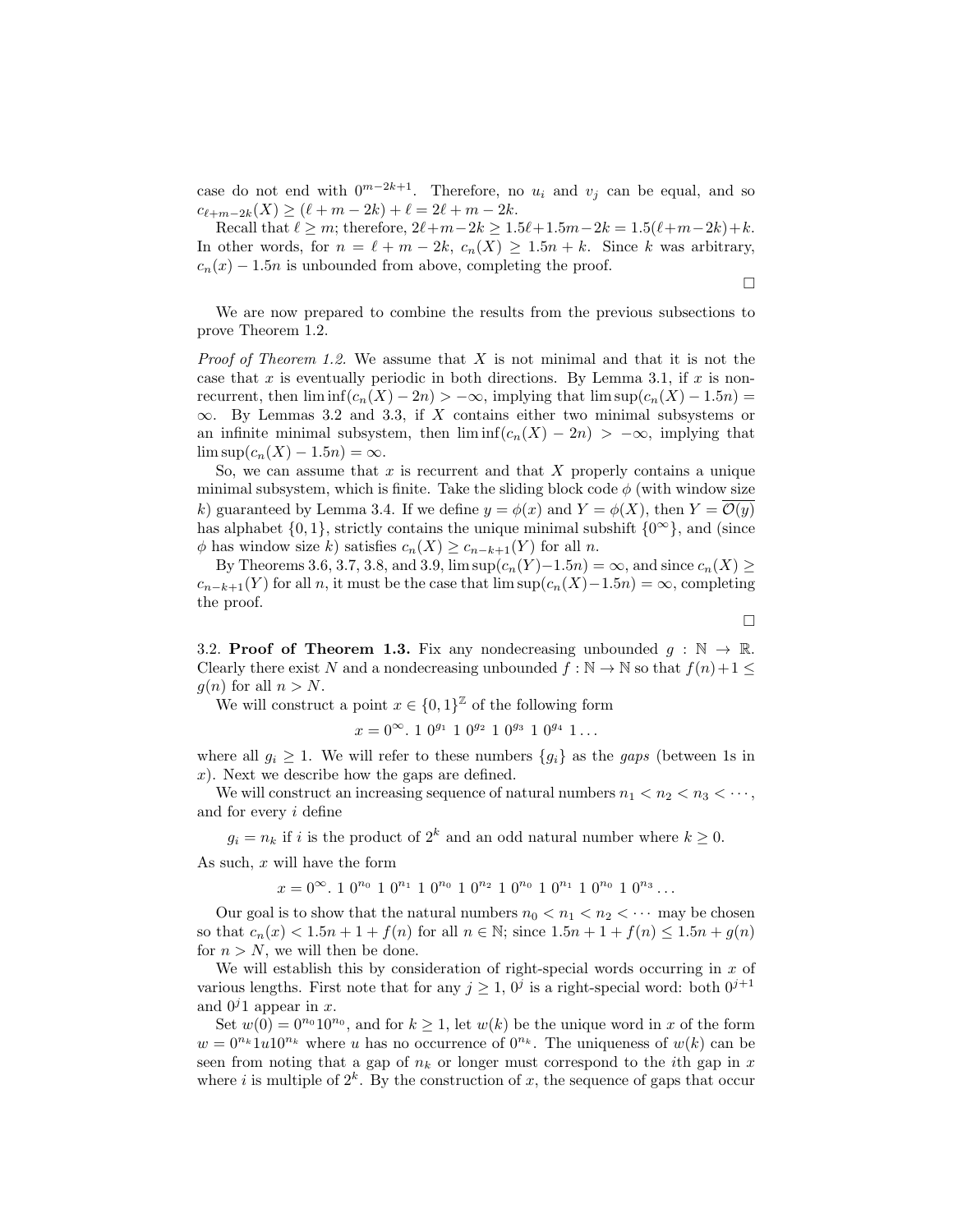between any two consecutive gaps of  $n_k$  or more are always the same and are equal to  $g_1, g_2, \ldots, g_{2^k-1}$ . Thus

 $w(k) = 0^{n_k} 10^{g_1} 10^{g_2} 1 \cdots 10^{g_{2^k-1}} 10^{n_k} = 0^{n_k} 10^{n_0} 10^{n_1} 10^{n_0} 10^{n_2} \cdots 0^{n_2} 10^{n_0} 10^{n_1} 10^{n_0} 10^{n_k}.$ 

We make a series of claims about the words  $w(k)$  for all  $k \geq 0$ .

Claim 1: Every  $w(k)$  is right-special. Because there are gaps of exactly  $n_k, w(k)1$ occurs in x, and because there are gaps larger than  $n_k$ ,  $w(k)0$  occurs in x.

Claim 2: Neither  $0w(k)$  nor  $1w(k)$  are right-special. Given two consecutive multiples of  $2^k$ , one is the product of an odd natural number and  $2^k$  and the other is a multiple of  $2^{k+1}$ . Therefore, given two consecutive gaps of  $n_k$  or longer, one is exactly  $n_k$  and the other is strictly more than  $n_k$ . Therefore, neither  $0w(k)0$  nor  $1w(k)1$  occur in x, but both  $0w(k)1$  and  $1w(k)0$  occur in x.

Claim 3: Any right-special word w is a suffix of  $w(k)$  for some  $k > 0$ . Clearly,  $w = 0^n$  is a suffix of  $w(k)$  for k large enough that  $n_k > n$ . Now assume w is a rightspecial word of the form  $u10^n$  for some word u and some  $n \geq 0$ . Then w1 occurs in x, meaning that  $n = n_k$  for some  $k \geq 0$ . Therefore,  $w = u10^{n_k}$ . If  $|w| \leq |w(k)|$ then w is a suffix of  $w(k)$  by the uniqueness of  $w(k)$ . Now assume  $|w| > |w(k)|$ . Then again by the uniqueness of  $w(k)$ ,  $w = vw(k)$  for some word v with  $|v| > 1$ . But since any suffix of a right-special word is right-special, this implies that either  $0w(k)$  or  $1w(k)$  is right-special, contradicting Claim 2.

Next we give a recursive formula for  $|w(k)|$ . Between any two consecutive multiples of  $2^k$ , for  $1 \leq j \leq k$ , there are  $2^{j-1}$  odd multiples of  $2^{k-j}$ . Therefore, in  $w(k)$ we have two runs of  $n_k$  0s,  $2^k$  1s, and  $2^{j-1}$  gaps of  $n_{k-j}$  for  $0 < j \le k$ . This gives

$$
|w(k)| = 2^{k} + 2n_{k} + \sum_{j=1}^{k} 2^{j-1} n_{k-j} = 2^{k} + 2n_{k} + \sum_{j=0}^{k-1} 2^{k-j-1} n_{j}.
$$

In order to analyze  $c_n(x)$ , we consider the number of right-special words of length n. For all  $n \geq 1$ , we have  $0^n$  and for any  $n \in (n_k, |w(k)|]$ , we have a suffix of  $w(k)$ that contains at least one 1. In what follows, we will always recursively choose the sequence  $\{n_k\}$  so that  $n_k > |w(k-1)|$ , implying that the intervals  $(n_k, |w(k)|)$  are pairwise disjoint. Therefore, for some values of  $n$  we will have exactly one rightspecial word  $(0^n)$ , and for *n* which are in  $(n_k, |w(k)|)$  for some k, we have exactly two right-special words  $(0<sup>n</sup>$  and the suffix of  $w(k)$  of length n).

Let  $R = \mathbb{N} \cap \bigcup_{k \geq 0} (n_k, |w(k)|]$ . For  $n \in R$  there are two right-special words of length n, and for  $n \in \mathbb{R}$  there is just one right-special word of length n. This gives us the recursion formula

$$
c_{n+1}(X) = c_n(X) + 1 + |\{n\} \cap R|.
$$

From this, and the fact that  $c_1(X) = 2$  it follows that

$$
(1) \t\t c_n(X) = n + 1 + |\{1, 2, \dots, n - 1\} \cap R|
$$

for all  $n \geq 1$ .

It remains to show that the sequence  $n_0 < n_1 < n_2 < \cdots$  can be chosen so that  $|\{1, 2, \ldots, n-1\} \cap R| < 0.5n + f(n)$  for all  $n \in \mathbb{N}$ . First, we choose  $n_0 = 1$ , meaning that  $|w(0)| = 2n_0 + 1 = 3$ . Then clearly  $|\{1, 2, ..., n-1\} \cap R| \leq 2 < 0.5n + f(n)$ for  $n \leq 3 = |w(0)|$ .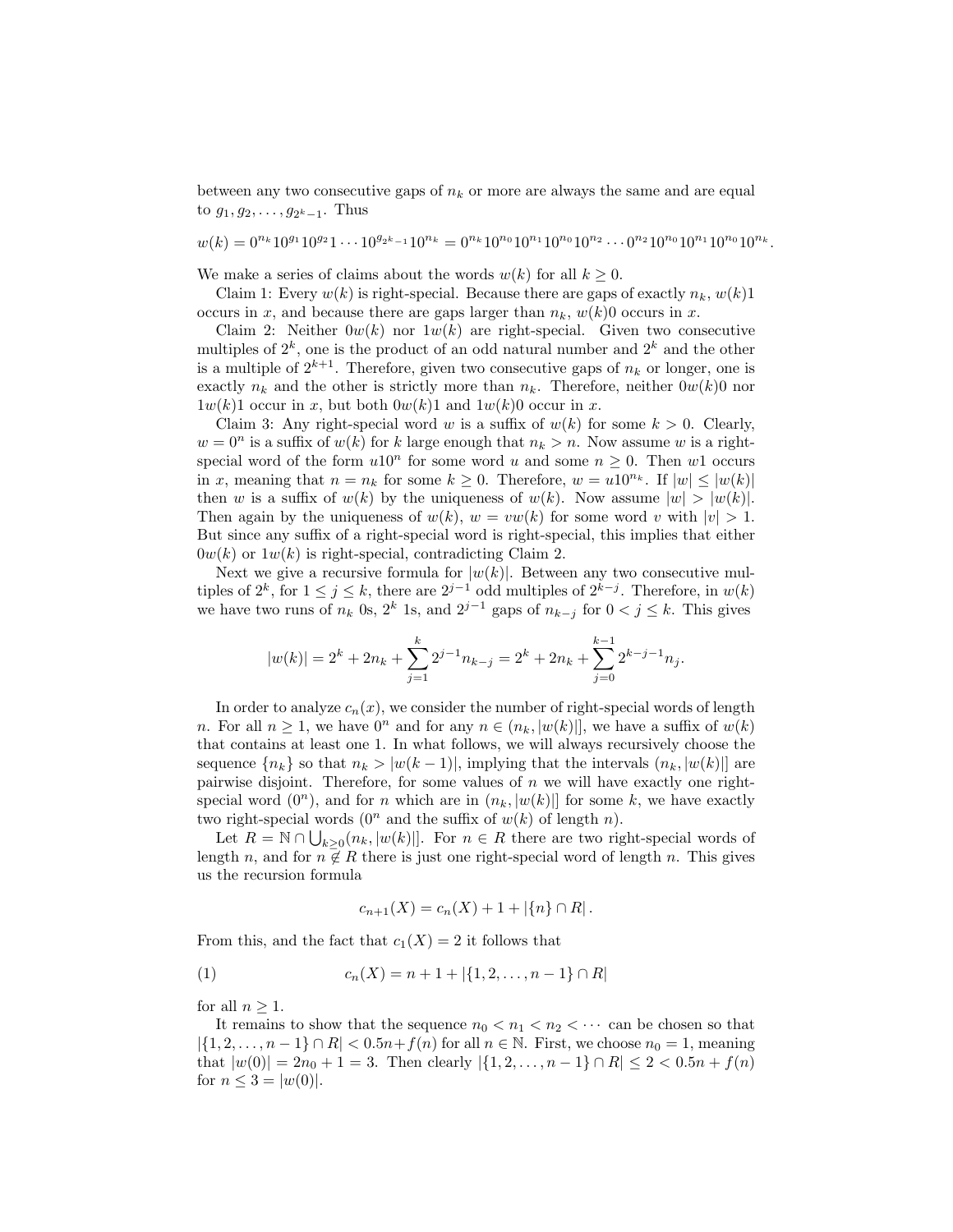3.2.1. Choice of  $n_k, k \geq 1$ . Suppose  $n_0, n_1, \ldots, n_{k-1}$  have been chosen so that  $|\{1, 2, \ldots, n-1\} \cap R| < 0.5n + f(n)$  for all  $n \leq |w(k-1)|$ . Choose  $n_k$  so that  $f(n_k)$ is greater than

(2)

$$
0.5|w(k)|-n_k+|R\cap\{1,\ldots,|w(k-1)|\}|=2^{k-1}+\sum_{j=0}^{k-1}2^{k-2-j}n_j+|R\cap\{1,\ldots,|w(k-1)|\}|.
$$

For  $n \in (|w(k-1)|, n_k)$ , we have

$$
|\{1, 2, \dots, n-1\} \cap R| = |\{1, 2, \dots, |w(k-1)|\} \cap R|
$$
  
< 
$$
< 0.5(|w(k-1)|+1) + f(|w(k-1)|+1) \le 0.5n + f(n).
$$

For  $n \in [n_k, |w(k)|)$  we have

$$
|\{1, 2, \dots, n-1\} \cap R| = n - n_k + |\{1, 2, \dots, |w(k-1)|\} \cap R|
$$
  
= 0.5n + (0.5n - n\_k + |\{1, 2, \dots, |w(k-1)|\} \cap R|)  
< 0.5n + (0.5|w(k)| - n\_k + |\{1, 2, \dots, |w(k-1)|\} \cap R|)  
< 0.5n + f(n\_k) \le 0.5n + f(n).

(The second-to-last inequality came from (2).) We've shown that  $|\{1, 2, \ldots, n-1\} \cap R|$  $0.5n + f(n)$  for all n, and so by  $(1)$ ,  $c_n(X) < 1.5n + f(n) + 1$  for all n. Since  $f(n) + 1 \leq g(n)$  for  $n > N$ , this means that  $c_n(X) < 1.5n + g(n)$  for  $n > N$ , completing the proof.

## 3.3. Proofs of Theorems 1.4 and 1.5.

*Proof of Theorem 1.4.* We first note that by Lemmas 3.1, 3.2, and 3.3, lim inf $(c_n(X)$ −  $2n = -\infty$  implies that x is recurrent and that X properly contains a periodic orbit  $M$ , which is the unique minimal subshift contained in  $X$ . We will for now assume that  $M = \{0^{\infty}\}\$ and that X has alphabet  $\{0, 1\}$ , and will then extend to the general case by Lemma 3.4.

By Lemma 3.5,  $0^n1 \in W(X)$  for all n, and so  $0^n$  is right-special for all n. Therefore, for any n where there is another right-special word in  $W_n(X)$ ,  $c_{n+1}(X)$ −  $c_n(X) \geq 2$ .

For any N, choose n so that  $c_n(X) - 2n \leq -N$ , and define  $S = \{j \leq n : 0^j\}$  $\sum^{n-1}$ 

is the only right-special word in  $W_j(X)$ . Then  $c_n(X)$  =  $j=0$  $(c_{j+1}(X) - c_j(X)) \ge$ 

 $|S| + 2(n - |S|)$ , and so  $|S| \geq N$ . Define m to be the maximal element of S; then 0<sup>m</sup> is the only right-special word in  $W_m(X)$ ,  $m \ge N$ , and  $c_m(X) = c_n(X)$  −  $\sum^{n-1}$ 

$$
\sum_{j=m} (c_{j+1}(X) - c_j(X)) \le 2n - 2(n-m) = 2m.
$$

We claim that every word in  $W_{3m}(X)$  contains  $0^m$ , and so that every subword of length  $3m$  of x contains  $0^m$ . Suppose for a contradiction that this is false, i.e. that there is  $y \in X$  where  $y(1) \ldots y(3m)$  does not contain  $0^m$ . Since  $c_m(X) \leq 2m$ , there exist  $1 \le i < j \le 2m$  so that  $y(i) \dots y(i+m-1) = y(j) \dots y(j+m-1)$ . Also, all m-letter words  $y(k) \dots y(k+m-1)$  for  $i \le k \le j$  are not  $0^m$  and so, since  $m \in S$ , are not right-special, i.e. there is only one letter that can follow each of them in a point of X. This means that  $y(i)y(i + 1)...$  is in fact periodic with period  $j - i$ .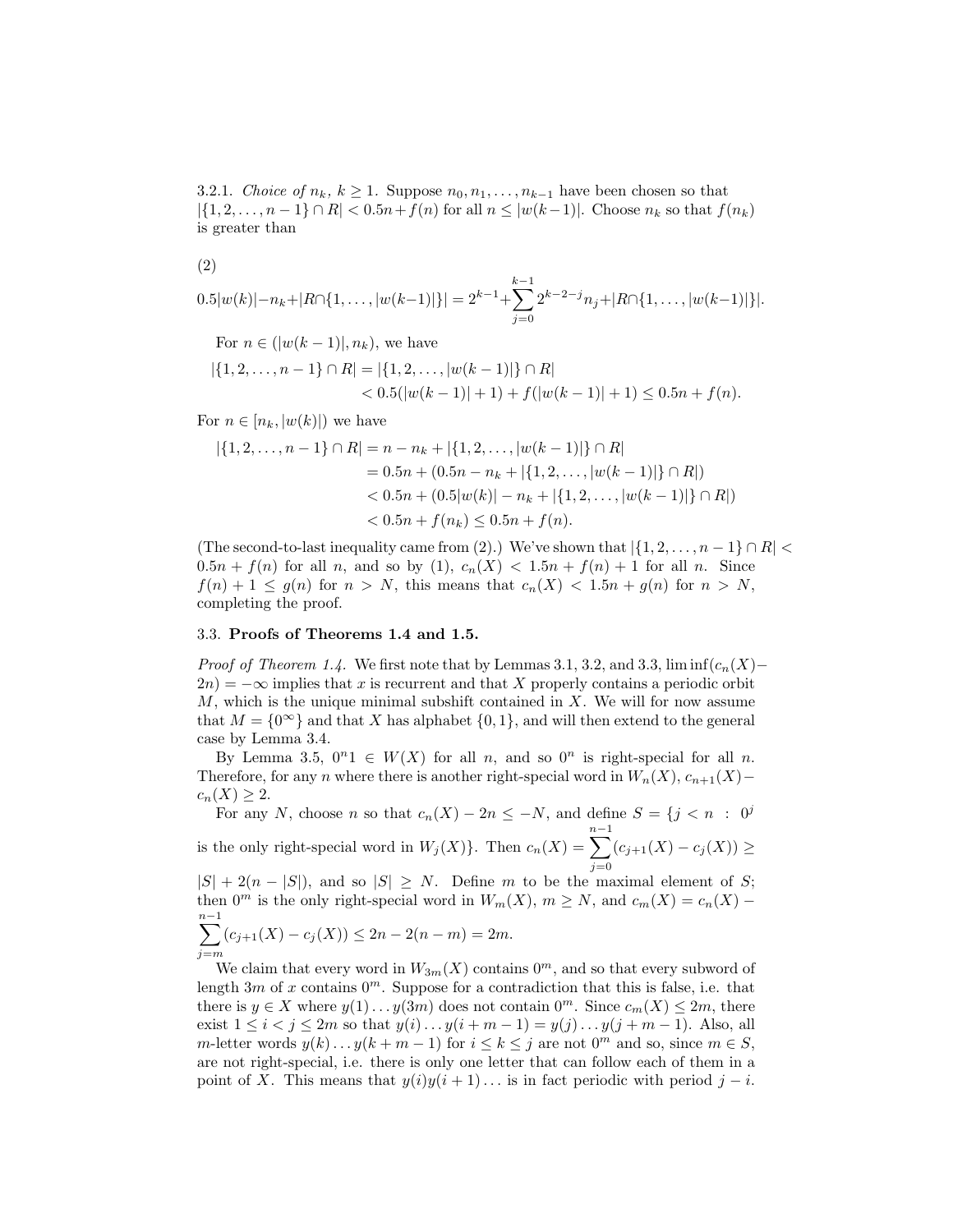Since  $y(i) \dots y(j+m-1)$  does not contain  $0^m$  (as a subword of  $y(1) \dots y(3m)$ ),  $y(i)y(i + 1)...$  cannot contain  $0<sup>m</sup>$ , a contradiction to  $0<sup>\infty</sup>$  being the only minimal subsystem of  $X$ . This means that the original claim was true, completing the proof in the case  $M = \{0^{\infty}\}.$ 

Now suppose that  $M$  is an arbitrary periodic orbit, and take the sliding block code  $\phi$  (with window size k) guaranteed by Lemma 3.4. As before, define  $y =$  $\phi(x)$  and  $Y = \phi(X)$ ; then Y has alphabet  $\{0, 1\}$ , strictly contains the unique minimal subshift  $\{0^{\infty}\}\$ , and satisfies  $c_n(X) \geq c_{n-k+1}(Y)$  for all n, implying that  $\liminf(c_n(Y) - 2n) = -\infty.$ 

From the above proof, for all N, there exists  $m \geq N$  so that every 3m-letter subword of y contains  $0^m$ . Every  $(3m+3k)$ -letter subword of x has image under  $\phi$ which is a  $(3m + 2k)$ -letter subword of y, and therefore contains  $0<sup>m</sup>$ . By definition of  $\phi$ , x contains an  $(m + k)$ -letter word at the corresponding location which is in  $W(M)$ ; since  $m + k \ge m \ge N$ , the proof is complete.

 $\Box$ 

The proof of Theorem 1.5 uses a few basic notions from ergodic theory, which we briefly and informally summarize here. Firstly, a (shift-invariant Borel probability) measure  $\mu$  is called **ergodic** if every measurable set A with  $A = \sigma A$  has  $\mu(A) \in$  $\{0, 1\}$ . Ergodic measures are valuable because of the **pointwise ergodic theorem**, which says that  $\mu$ -almost every point x in X is **generic for**  $\mu$ , which means that for

every  $f \in C(X)$ ,  $\frac{1}{n}$  $\sum^{n-1}$  $i=0$  $f(\sigma^i x) \to \int f d\mu$ . For the purposes of the proof below, we

need only a very simple application of the ergodic theorem: for any generic point for  $\mu$ , the frequency of 0 symbols is equal to  $\mu([0])$ , where [0] is the set of  $z \in X$ containing a 0 at the origin. Finally, the ergodic decomposition theorem states that every (shift-invariant Borel probability) measure is a sort of generalized convex combination of ergodic measures. Again, we need only a very simple corollary: if a subshift has only one ergodic measure, then it has only one (shift-invariant Borel probability) measure. For a more detailed introduction to ergodic theory, see [7].

*Proof of Theorem 1.5.* Assume that x is not uniformly recurrent, it is not the case that x is periodic in both directions, and  $\liminf(c_n(X)-2n) = -\infty$ . Then as above, X properly contains a periodic orbit  $M$ , which is the unique minimal subshift contained in X. We again first treat the case where  $M = \{0^{\infty}\}\.$  Assume for a contradiction that X has a (shift-invariant Borel probability) measure  $\mu$  not equal to  $\delta_{0^{\infty}}$ . Since  $\delta_{0^{\infty}}$  is obviously ergodic, by ergodic decomposition we may assume without loss of generality that  $\mu$  is ergodic.

By ergodicity,  $\mu(0^{\infty}) = 0$ , and so there exists j so that  $\mu([0^j]) < 1/6$ . Since  $\mu$ is ergodic, by the pointwise ergodic theorem there is a point  $z$  which is generic for  $\mu$ . Note that the only periodic orbit in X is  $\{0^{\infty}\}\$ , and so z cannot be eventually periodic in both directions, since then it would be generic for  $\delta_{0^{\infty}}$ . In addition, note that  $\overline{\mathcal{O}(z)}$  must contain  $M = \{0^{\infty}\}\$  (since M is the unique minimal subshift contained in  $X$ ), and so  $z$  is not uniformly recurrent.

Finally, since  $\liminf(c_n(X)-2n) = -\infty$ , we know that  $\liminf(c_n(z)-2n) = -\infty$ , and so  $z$  satisfies the hypotheses of Theorem 1.4. We apply that theorem with  $N = 2j$  to find  $m \geq 2j$  for which every  $3m$ -letter subword of z contains  $0^m$ . Then, the frequency of occurrences of  $0^j$  in z is at least  $\frac{m-j}{3m}$ , which is greater than or